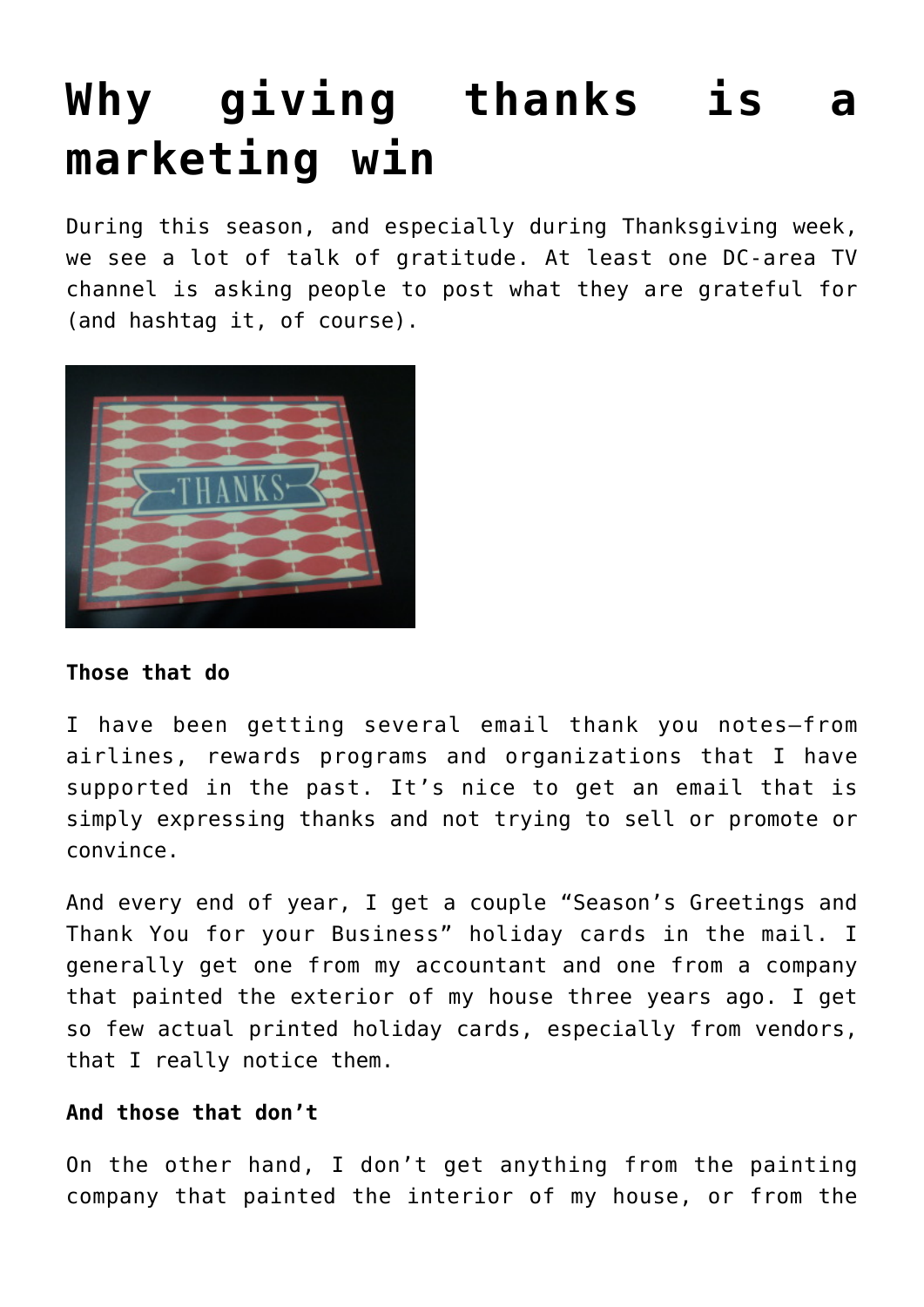company that installed the hardwood floors in my house (a much bigger job than the house painting) or from the company with which I had a multi-year service contract.

Perhaps these companies don't send any thank yous at all. Or perhaps they don't value my patronage.

I have been thinking about this because I just had a new HVAC unit installed. It is the largest purchase I have made this year, and it was a hard decision to make. The company that sold and installed the unit was very professional. The salesperson followed up and answered a ton of my questions and concerns. The installers were on time and worked diligently, leaving everything clean and tidy. All the paperwork was in order.

But a week later, I have not heard a word from this company. No follow up to see how the system is working, no inquiry about my experience with the installation, and most surprisingly, no thank you for buying the product/service.

#### **Polite, and meeting expectations**

We don't expect thank you notes from the grocery store (even though we probably spend money there more consistently and frequently than almost anywhere else) or for the vast number of regular transactions we all make during the year. But when we buy something big-a car, a house, a time share-we do expect a thank you.

Writing (or emailing) thank you notes is what polite people do when they've received a gift. And it is what companies should do when you've made a big purchase or done business with them. Because so few companies do it, sending a thank you is what differentiates them. It also shows, in a tangible way, that a company values your patronage. It's a marketing win.

Do you send thank you notes to your customers or clients? If not, why not? If so, how do you do it–electronically or with a